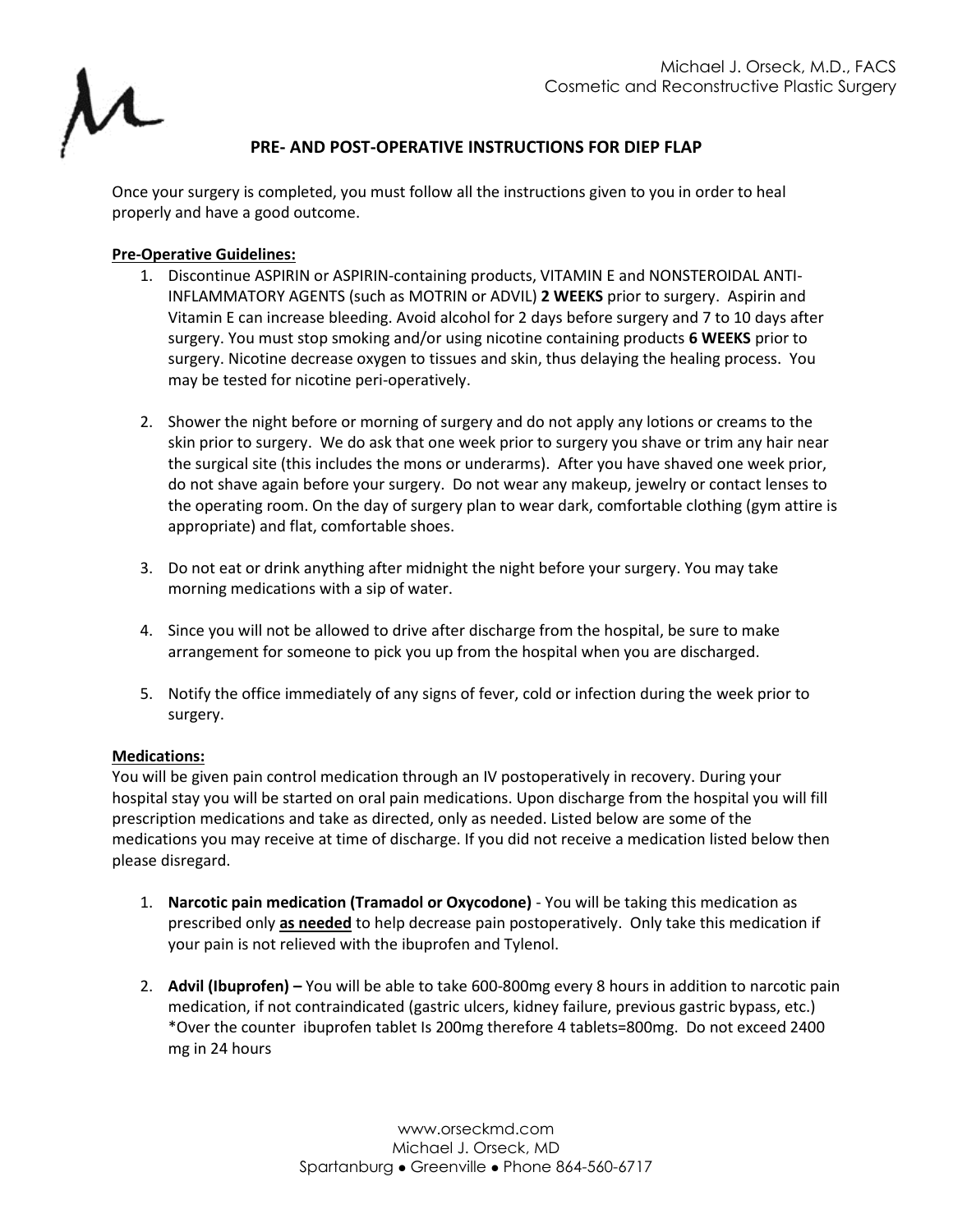- 3. **Tylenol (acetaminophen)** You will be able to take 650mg every 6 hours in addition to ibuprofen and narcotic pain medication, if not contraindicated (liver disease, etc). Do not exceed 4000 mg in 24 hours
- **4. Valium (Diazapam)** This medication can be taken as prescribed on an **as needed basis** to help with anxiety and/or muscle spasms.
- **5. Keflex (Cephalexin) / Clindamycin (Cleocin)** If given antibiotics, begin taking your antibiotics the first postoperative night you return home. Take these medications as directed. \*If you do not receive antibiotics please disregard.
- **6. Phenergan (Promethazine) /Zofran (Ondansteron)** Take this medication as prescribed on an as need basis to help decrease signs and symptoms of nausea/vomiting. \*If you do not receive this prescription please disregard.
- **7. Stool Softener -** The main complication associated with narcotic pain medication is constipation. We recommend taking Colace 100mg twice daily as well as Milk of Magnesia 15cc with each dose of pain medication until a bowel movement. This is just a recommendation. If you have a home regimen, please continue with this post operatively. If you have not had a bowel movement by postoperative day #5, take a stimulant laxative (ex: senna, dulcolax, fleet enema).

## **What To Expect in the Hospital:**

- 1. The surgery time can range from 6-12 hours in length. After surgery you will go to postop recovery for 3 hours. Therefore, we encourage family/friends to not wait at the hospital for the whole surgery. A hospital employee will have their contact information and will update them periodically with the surgery and when to expect you to be in recovery. Dr. Orseck will call family once the surgery is over.
- 2. After surgery and recovery, you will be transferred to a regular hospital room where you may have visitors.
- 3. Your first night in the hospital you will stay in bed (bed rest), you will have a urinary catheter in place and you will only be allowed to have clear liquids. The following morning, Dr. Orseck or his Physician Assistant will evaluate you and your flap. Once you have been evaluated, you will be able to have a regular diet, the urinary catheter will be removed and you will be permitted to get out of bed and ambulate.
- 4. After surgery you will have dressings on your abdomen, belly button and breast(s) and you will have monitors attached to your breast flaps. You will have JP drains in your abdomen and breast. Breast dressings and monitors will be removed prior to discharge home. JP drains will remain intact and abdominal tape system will remain intact. See below for further information on JP drain removal.
- 5. During your hospital stay you will have one to two monitors attached to your breast to monitor the blood flow. These monitors allow the physician to remotely monitor your flap via a tissue oximeter called Vioptix. These monitors will be disconnected before discharge home.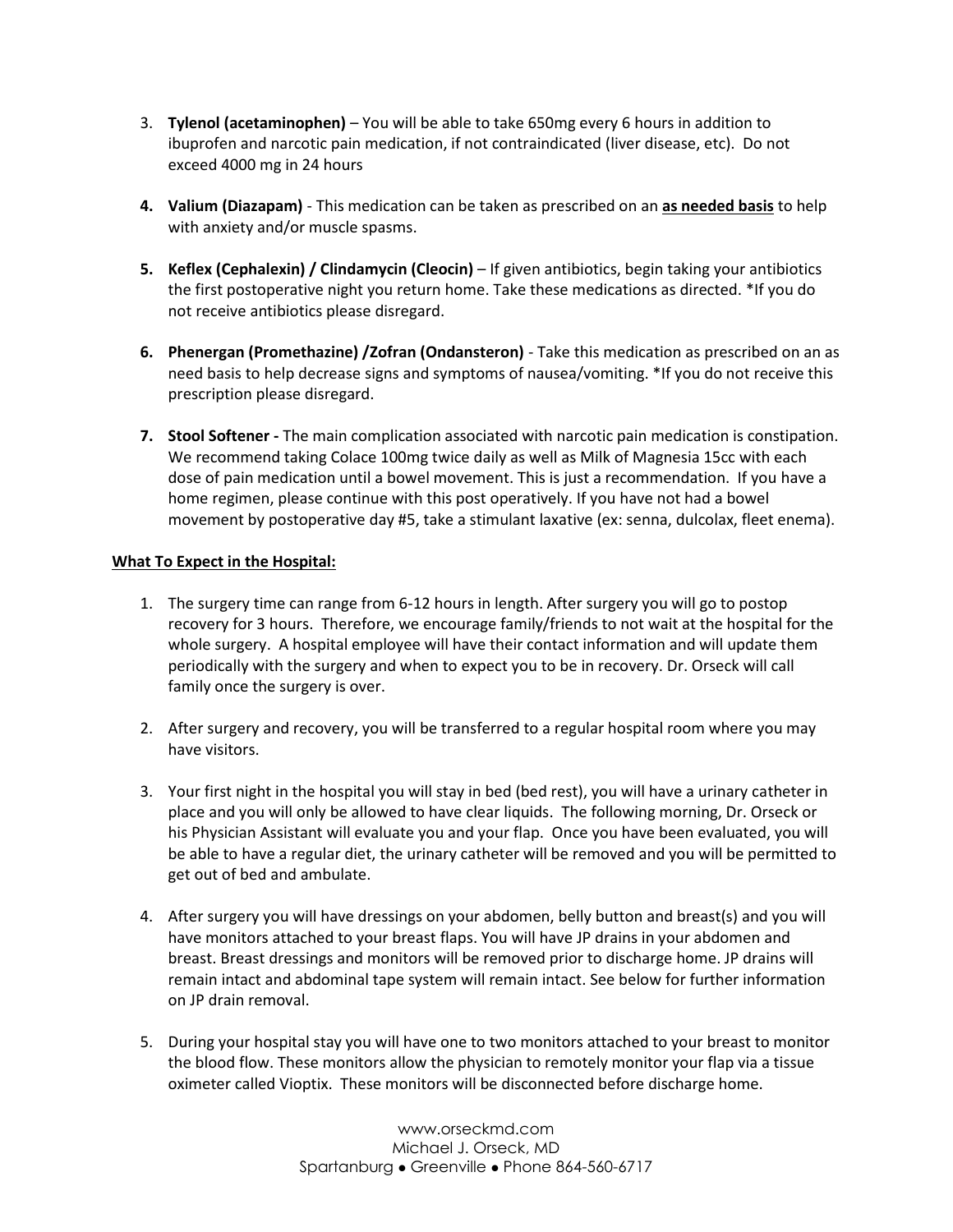- 6. Typically you will stay in the hospital 3 to 5 nights. This will be determined postoperatively based upon your progress, pain level, etc.
- 7. Case management will speak with you during your hospital stay and arrange for home health services to evaluate you once you are discharged from the hospital.
- 8. You will want to pack loose fitting clothes to go home in. (Jogging/sweat pants and a zip or button up top). You will not need a bra postoperatively.

#### **Post -Operative Guidelines:**

## **ACTIVITY**

- 1. We encourage you to walk regularly after surgery and take deep breaths. Early and frequent ambulation will prevent blood clots in your legs and decrease healing time. Taking deep breaths prevents post op lung problems. You will be slightly bent over while walking after surgery. You may gradually straighten up when walking over the course of the first week after surgery.
- 2. You will want to stay in the flexed position after surgery. We recommend sleeping in a recliner or at a 30<sup>o</sup> angle for at least 2 weeks. Staying in the flexed position with your head raised and pillows under your knees will prevent tension on your abdominal incision. Avoid lying flat; this will put a lot of tension on your abdominal incision. **Avoid putting any pressure on your breast flap**. Do not sleep on your side or stomach for atleast 4 weeks to prevent any pressure on the flap. This could cause the flap to fail.
- 3. Avoid activities that make your pulse or heart race to prevent re-bleeding. Post-surgical bleeding can occur up to 10 days after any surgery.
- 4. Heavy exercise is prohibited for 4 weeks.
- 5. You may do arm exercises (without weights) to prevent them from becoming stiff. Try to lift your arms above your head several times per day. Remember, no lifting greater than 10-15 lbs.
- 6. Driving is permitted when you are no longer taking narcotic pain medications and feel you can safely and comfortably maneuver the car.

#### **DRESSINGS**

- 7. Once your dressings are removed, you will not need any additional dressings placed unless you prefer. If you prefer a dressing on your breast then you may use dry gauze and tape.
- 8. You may shower when you get home from the hospital. Do not tub bathe for 3 weeks postoperatively. You may shower with JP drains. If you have a clear tape system on your abdomen, this will remain on for 3 weeks. It is okay to shower with this tape system intact. Mild soaps are recommended to decrease risk of skin irritation.
- 9. You will go home with JP drains. It is important to strip the drains as instructed by nursing. You should be stripping and recording output from your drains every 8-12 hours. TIP: using hand

www.orseckmd.com Michael J. Orseck, MD Spartanburg • Greenville • Phone 864-560-6717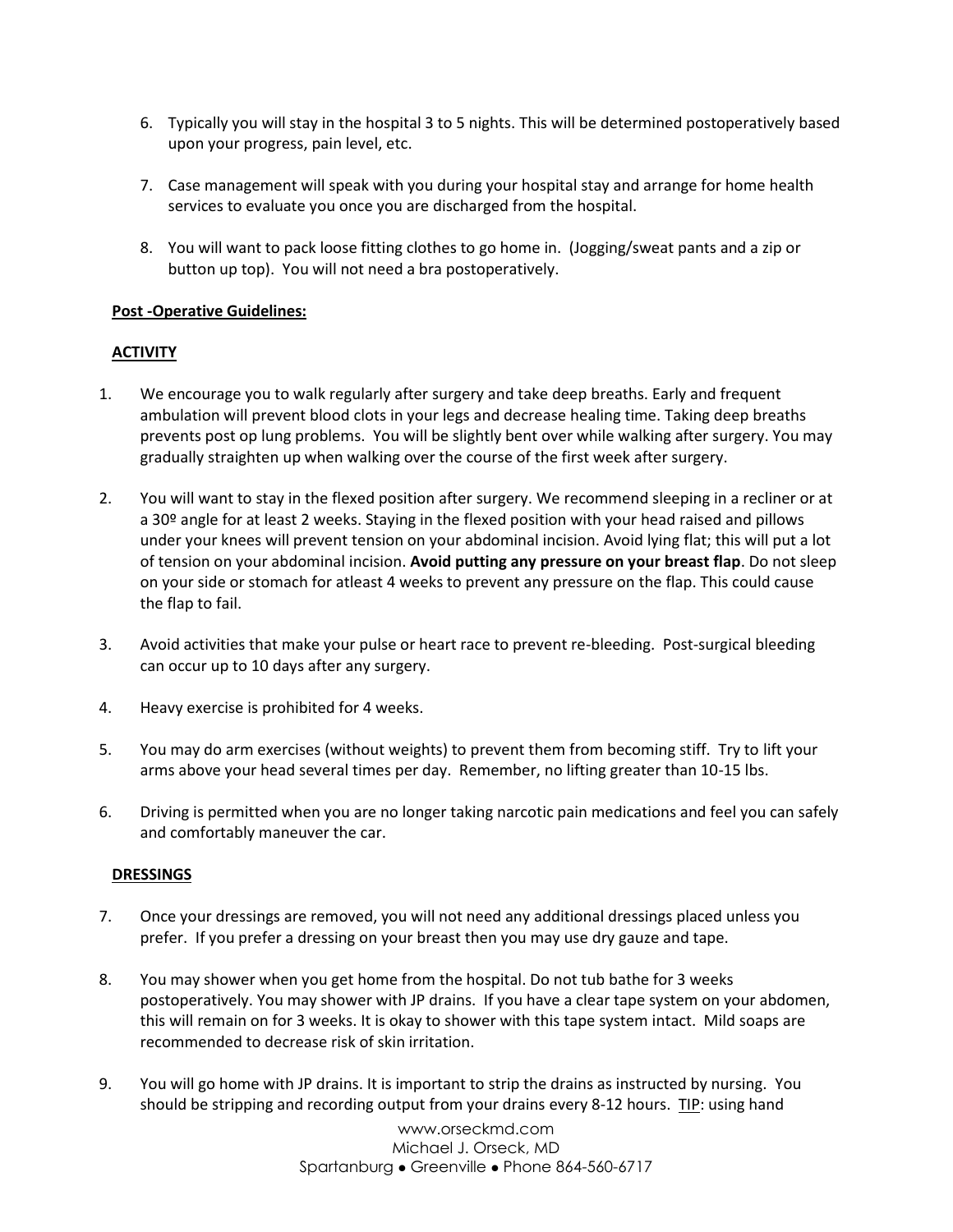sanitizer on your fingertips makes it easier to strip drains. Please review our website for JP drain commonly asked questions and how to strip drains <https://www.orseckmd.com/patient-info/> (how to manage drainage tubes at the bottom of the page)

- 10. Remember, drains will be ready for removal at different times during the healing process. The JP drains will be removed once the drainage in each individual tube is less than 25cc for a 24 hour period for 2 consecutive days. Once a drain is ready for removal, call our office and set up an appointment with the nurse to have it removed. Please note, once a drain is removed there may be some drainage from that site for the next several days until it heals in and this normal. You will want to apply Vaseline and a Band-Aid to site daily until it has healed. After a JP drain is removed, please wait 24 hours before showering. (\*if you have two drains in your abdomen, we will not remove both drains at the same time, regardless of output. The last remaining drain must be less than 15cc x 24 hours for 2 consecutive days.))
- 11. If you have any external sutures, they are usually removed after 1 week.

## **General Information/Commonly Asked Questions:**

- 12. Expect swelling and bruising. There will be some breast asymmetry postoperatively. Asymmetry will be addressed during second stage procedure. This second stage is approximately 3 months after initial surgery.
- 13. We do not recommend wearing a bra for at least 2 weeks post operatively due to compressing the flap. After two weeks you may wear a soft sports bra.
- 14. Avoid foods that you know cause gas or cramps. Ensure you have adequate protein intake postoperatively to facilitate healing. Drink plenty of fluids (8-10 glasses/day) for the first week to keep well hydrated.
- 15. Pain medication may cause nausea, if you experience this take anti-nausea medication prior to taking pain medication and avoid taking on an empty stomach.
- 16. Generally you can return to work in 4-6 weeks after surgery.
- 17. When you are discharged from the hospital, make sure you call the office to schedule your post-op visit, which should be 7-10 days after discharge unless instructed otherwise. At this visit we will check operative sites.
- 18. When you call to make your follow-up appointment, please remind our staff of your surgery date and type of procedure so that you will be given a correct appointment date and time.

### CALL THE OFFICE IMMEDIATELY IF YOU EXPERIENCE ANY OF THE FOLLOWING:

- A high fever, (over 101<sup>o</sup>) severe nausea and vomiting, continued dizziness or incoherent behavior, such as hallucinations.
- Any pain that cannot be controlled by your pain medication.
- Bright red skin that is hot to the touch.
- Excessive bleeding or fluid seeping through the incisions.

www.orseckmd.com Michael J. Orseck, MD Spartanburg ⚫ Greenville ⚫ Phone 864-560-6717